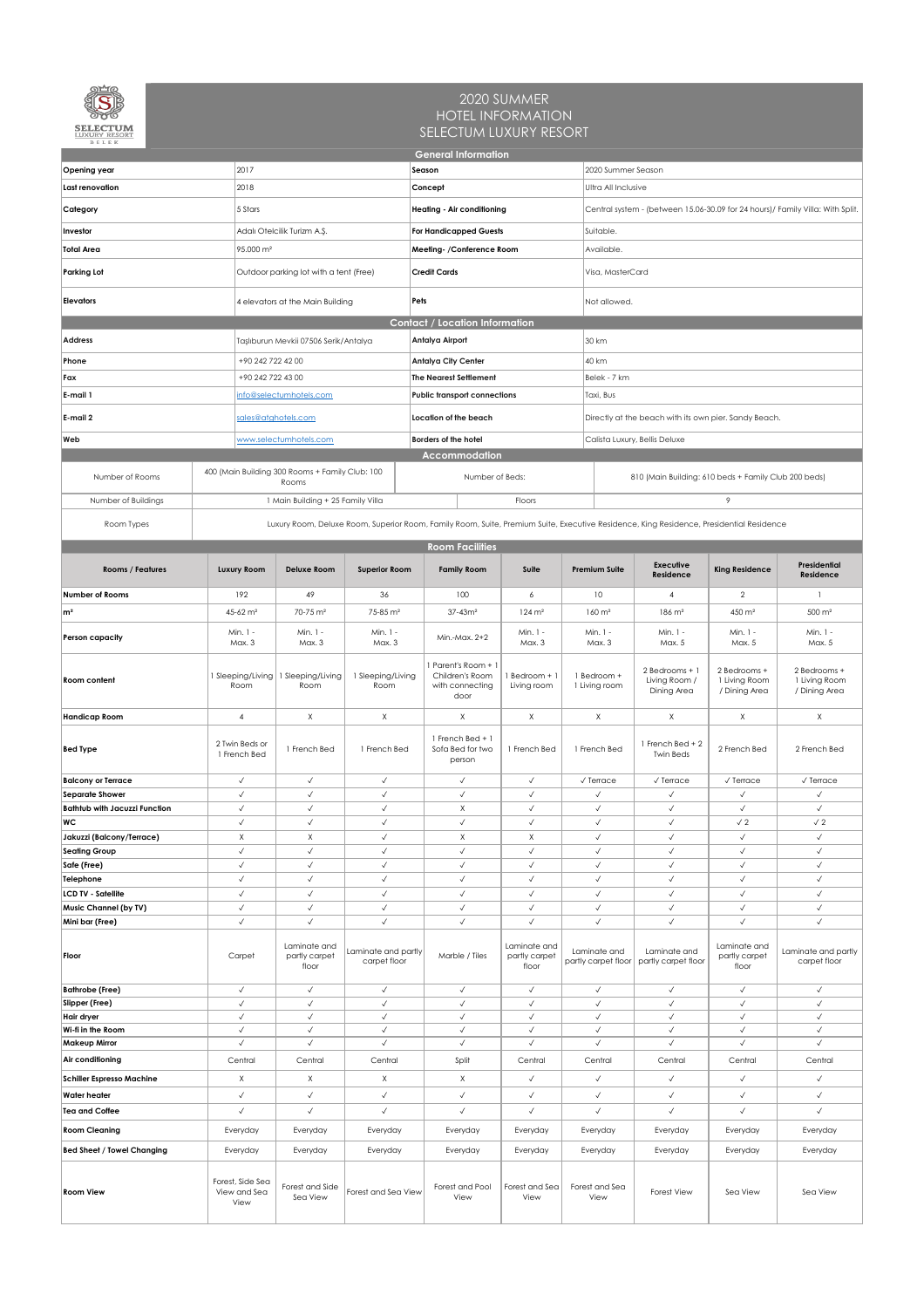

| BELEK                                                                                     |                     |               | <b>Ultra All Inclusive Food Concept</b>                                                                                                                                                                                       |                                                                                                                                              |                                                                                                              |                                                                                                                |  |  |  |
|-------------------------------------------------------------------------------------------|---------------------|---------------|-------------------------------------------------------------------------------------------------------------------------------------------------------------------------------------------------------------------------------|----------------------------------------------------------------------------------------------------------------------------------------------|--------------------------------------------------------------------------------------------------------------|----------------------------------------------------------------------------------------------------------------|--|--|--|
|                                                                                           |                     |               | <b>Restaurants</b>                                                                                                                                                                                                            |                                                                                                                                              |                                                                                                              |                                                                                                                |  |  |  |
| <b>Restaurants</b>                                                                        | Place               |               | <b>Explanation</b>                                                                                                                                                                                                            |                                                                                                                                              | Capacity                                                                                                     | <b>Opening Hours</b>                                                                                           |  |  |  |
|                                                                                           | <b>Breakfast</b>    |               | Breakfast Buffet, children buffet, diet buffet,<br>special delicatessen section, freshly squeezed<br>orange juice, second generation of tea / coffee<br>varieties, detox drink buffet, all drinks are served<br>to the table. |                                                                                                                                              | 450                                                                                                          | 07:00 - 10:30                                                                                                  |  |  |  |
| Selectum Main Restaurant                                                                  | Lunch               |               | Lunch Buffet, children's buffet, diet buffet, all<br>drinks are served to the table.                                                                                                                                          |                                                                                                                                              | 450                                                                                                          | $12:30 - 14:30$                                                                                                |  |  |  |
|                                                                                           | Dinner              |               | Buffet dinner prepared according to different<br>themes every day, children buffet, diet buffet, all<br>drinks are served to the table, priority table for<br>disabled guests.                                                |                                                                                                                                              | 450                                                                                                          | 19:00 - 21:30                                                                                                  |  |  |  |
|                                                                                           | <b>Breakfast</b>    |               | Breakfast Buffet, children buffet, diet buffet,<br>special delicatessen section, freshly squeezed<br>orange juice, second generation of tea / coffee<br>varieties, detox drink buffet, all drinks are served<br>to the table. |                                                                                                                                              | 400                                                                                                          | $07:00 - 10:30$                                                                                                |  |  |  |
| Family Club Restaurant                                                                    | Lunch               |               | Lunch Buffet, children's buffet, diet buffet, all<br>drinks are served to the table.                                                                                                                                          |                                                                                                                                              | 400                                                                                                          | $12:30 - 14:30$                                                                                                |  |  |  |
|                                                                                           | Dinner              |               | Buffet dinner prepared according to different<br>themes every day, children buffet, diet buffet, all<br>drinks are served to the table, priority table for<br>disabled guests.                                                |                                                                                                                                              | 400                                                                                                          | 19:00 - 21:30                                                                                                  |  |  |  |
| Mırmır Deniz Ürünleri A la Carte Restaurant                                               | By Reservation      |               | Fresh and delicious fish & seafood of the<br>Mediterranean and the Aegean.                                                                                                                                                    |                                                                                                                                              | 45                                                                                                           | 19:00 - 23:00                                                                                                  |  |  |  |
| El Primo Steak House A la Carte Restaurant                                                | By Reservation      |               | Here are offered under special conditions 28<br>days of dry matured meat products.                                                                                                                                            |                                                                                                                                              | 65                                                                                                           | 19:00 - 23:00                                                                                                  |  |  |  |
| Mazzini İtalian A la Carte Restaurant                                                     | By Reservation      |               | Home made fresh and delicious presentations<br>from Italian Cuisine.                                                                                                                                                          |                                                                                                                                              | 45                                                                                                           | 19:00 - 23:00                                                                                                  |  |  |  |
| Select 7/24 A la Carte Restaurant                                                         | Without Reservation |               | A la carte of international cuisine throughout the<br>day (excluding main restaurant buffet hours).                                                                                                                           |                                                                                                                                              | 100                                                                                                          | Out of the Main Restaurant opening times.                                                                      |  |  |  |
| Wasabi - Sushi Bar<br>Without Reservation                                                 |                     |               | A selection of sushi varieties from Japanese<br>cuisine is served.                                                                                                                                                            |                                                                                                                                              | 40                                                                                                           | 16:00 - 20:00                                                                                                  |  |  |  |
| Pure Sweet Patisserie                                                                     | Without Reservation |               | Turkish and world cuisine pampering desserts.                                                                                                                                                                                 |                                                                                                                                              |                                                                                                              | 11:00 - 19:00                                                                                                  |  |  |  |
| ** During the stay one A la Carte Restaurant visit is free of charge. (min. 5 night stay) |                     |               |                                                                                                                                                                                                                               |                                                                                                                                              |                                                                                                              |                                                                                                                |  |  |  |
|                                                                                           |                     |               | <b>Ultra All Inclusive Food Concept</b>                                                                                                                                                                                       |                                                                                                                                              |                                                                                                              |                                                                                                                |  |  |  |
| Place                                                                                     |                     |               | <b>Services</b>                                                                                                                                                                                                               |                                                                                                                                              |                                                                                                              | <b>Opening Hours</b>                                                                                           |  |  |  |
| Selectum Main Restaurant / Family Club Restaurant                                         |                     |               | <b>Breakfast (Buffet)</b>                                                                                                                                                                                                     |                                                                                                                                              |                                                                                                              | 07:00 - 10:30                                                                                                  |  |  |  |
| Selectum Main Restaurant / Family Club Restaurant                                         |                     |               | Lunch (Buffet)                                                                                                                                                                                                                |                                                                                                                                              |                                                                                                              | 12:30 - 14:30                                                                                                  |  |  |  |
| Selectum Main Restaurant / Family Club Restaurant<br>Pool Snack Restaurant                |                     |               | Dinner (Buffet)<br>Gözleme House                                                                                                                                                                                              |                                                                                                                                              |                                                                                                              | 19:00 - 21:30<br>12:00 - 16:00                                                                                 |  |  |  |
| Pool Snack Restaurant                                                                     |                     |               | Afternoon Snack                                                                                                                                                                                                               |                                                                                                                                              |                                                                                                              | 12:00 - 16:00                                                                                                  |  |  |  |
| Lobby                                                                                     |                     |               | Select 7/24 A la Carte Restaurant                                                                                                                                                                                             |                                                                                                                                              | Out of the Main Restaurant opening times.                                                                    |                                                                                                                |  |  |  |
| <b>Pure Sweet Pastry</b>                                                                  |                     |               | Pastry                                                                                                                                                                                                                        |                                                                                                                                              |                                                                                                              | 11:00 - 19:00                                                                                                  |  |  |  |
| Lobby                                                                                     |                     |               | Wasabi - Sushi Bar                                                                                                                                                                                                            |                                                                                                                                              |                                                                                                              | 16:00 - 20:00                                                                                                  |  |  |  |
| Lobby                                                                                     |                     |               | El Primo Steak House A la Carte Restaurant                                                                                                                                                                                    |                                                                                                                                              | 19:00 - 23:00                                                                                                |                                                                                                                |  |  |  |
| Lobby                                                                                     |                     |               | Mazzini Italian A la Carte Restaurant                                                                                                                                                                                         |                                                                                                                                              |                                                                                                              | 19:00 - 23:00                                                                                                  |  |  |  |
| Beach                                                                                     |                     |               | Mirmir Sea Food A la Carte Restaurant                                                                                                                                                                                         |                                                                                                                                              |                                                                                                              | 19:00 - 23:00                                                                                                  |  |  |  |
|                                                                                           |                     |               | <b>Ultra All Inclusive Beverage Concept</b>                                                                                                                                                                                   |                                                                                                                                              |                                                                                                              |                                                                                                                |  |  |  |
|                                                                                           |                     |               | <b>Bars</b>                                                                                                                                                                                                                   |                                                                                                                                              |                                                                                                              |                                                                                                                |  |  |  |
| <b>Bar Name</b><br>Lobby Bar                                                              |                     |               | <b>Opening Hours</b><br>24 Hours open                                                                                                                                                                                         | Explanation<br>Imported high quality and local alcoholic drinks and many delicious hot / cold drinks without alcohol<br>are served 24 hours. |                                                                                                              |                                                                                                                |  |  |  |
| Red Bar                                                                                   |                     |               | Closed except for special occasions                                                                                                                                                                                           |                                                                                                                                              | Our bar where special celebrations and groups are hosted with our red concept.<br>In the evening Live Music. |                                                                                                                |  |  |  |
| Smoothie Bar                                                                              |                     | 12:00 - 17:00 | The latest trend smoothies from fresh fruits and vegetables are served.                                                                                                                                                       |                                                                                                                                              |                                                                                                              |                                                                                                                |  |  |  |
| Ice Cream House                                                                           |                     | 12:00 - 17:00 | In the summer heat, you can enjoy a variety of package and cup / ice cream with different aroma.                                                                                                                              |                                                                                                                                              |                                                                                                              |                                                                                                                |  |  |  |
| Arena/Pool Bar                                                                            |                     |               | $10:00 - 24:00$                                                                                                                                                                                                               | Imported high quality and local spirits and many delicious hot / cold drinks are served throughout the<br>day.                               |                                                                                                              |                                                                                                                |  |  |  |
| Vitamin Bar                                                                               |                     |               | 10:00 - 18:00                                                                                                                                                                                                                 | Healthy and energizing drinks with detox from fresh roots, vegetables and fruits are served.                                                 |                                                                                                              |                                                                                                                |  |  |  |
| Coffee House                                                                              |                     |               | 10:00 - 19:00                                                                                                                                                                                                                 |                                                                                                                                              |                                                                                                              | In the garden at our coffee house we offer you tea and coffee of the second generation.                        |  |  |  |
| Family Club Pool Bar                                                                      |                     |               | 10:00 - 18:00                                                                                                                                                                                                                 |                                                                                                                                              |                                                                                                              | Imported high quality and local spirits and many delicious hot / cold drinks are served throughout the<br>day. |  |  |  |
| Disco Bar                                                                                 |                     |               | $23:30 - 02:00$                                                                                                                                                                                                               |                                                                                                                                              |                                                                                                              | Imported high quality and local spirits and beverages are served.                                              |  |  |  |
| Wine House                                                                                |                     |               | It opens on request and is for extra<br>charge.                                                                                                                                                                               | Celestial cellar accompanied by the presentation and tasting of fine wines.                                                                  |                                                                                                              |                                                                                                                |  |  |  |
| Pure Sweet Coffee Bar                                                                     |                     |               | 10:00 - 19:00                                                                                                                                                                                                                 | The third generation of coffee and tea are served in the lobby.                                                                              |                                                                                                              |                                                                                                                |  |  |  |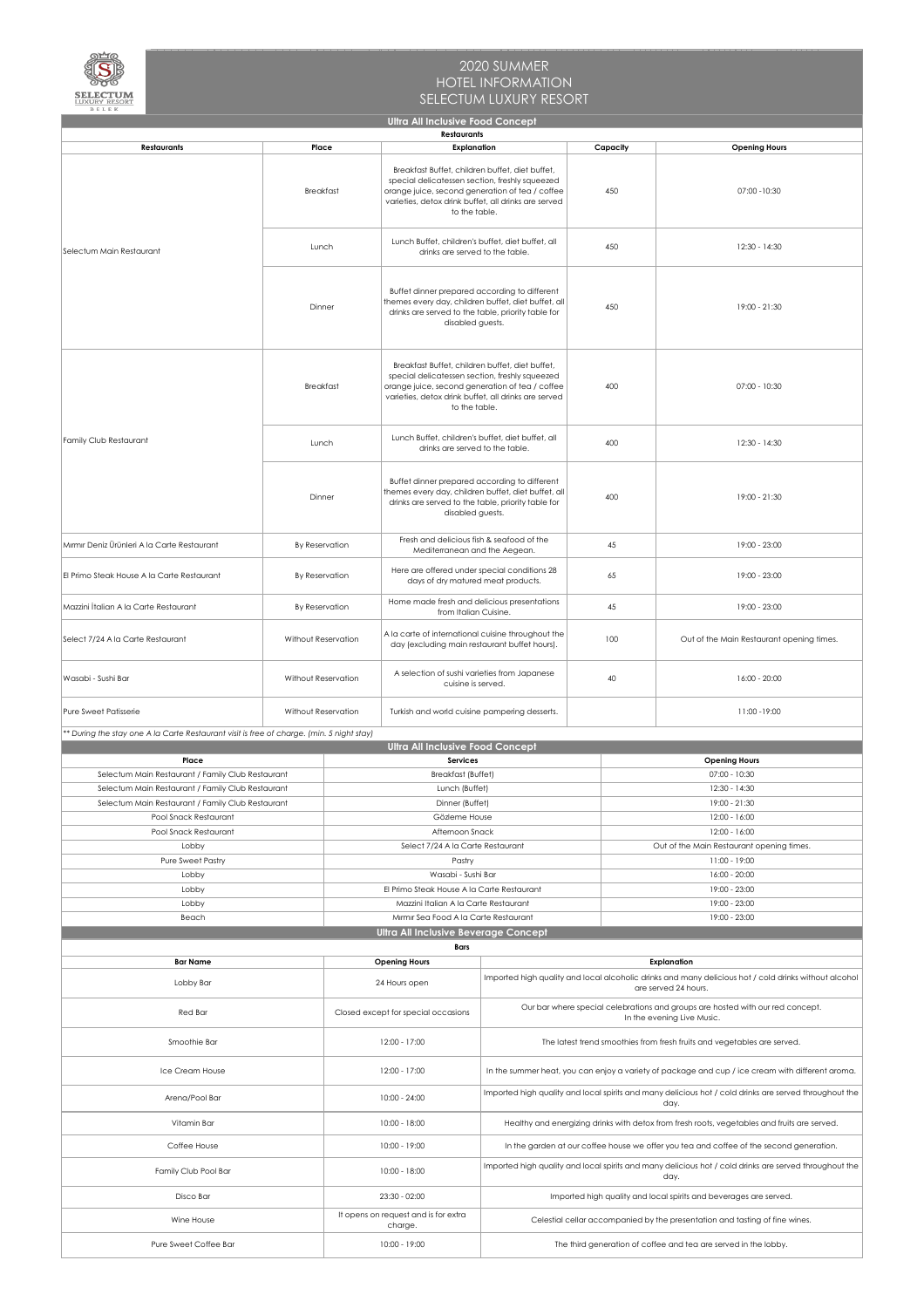

| In all service points, drinks which are not included in the concept of the hotel are paid (special champagnes, cellar wines and branded wines, luxury drinks, special whiskeys, cognac and luxury liquors). |                                                                                           |                                                                                                                                                                                                                                                                                                                                 |                                                    |                    |                                                                                     |                              |  |                                                                    |  |  |  |  |
|-------------------------------------------------------------------------------------------------------------------------------------------------------------------------------------------------------------|-------------------------------------------------------------------------------------------|---------------------------------------------------------------------------------------------------------------------------------------------------------------------------------------------------------------------------------------------------------------------------------------------------------------------------------|----------------------------------------------------|--------------------|-------------------------------------------------------------------------------------|------------------------------|--|--------------------------------------------------------------------|--|--|--|--|
| <b>Ultra All Inclusive Beverage Concept</b>                                                                                                                                                                 |                                                                                           |                                                                                                                                                                                                                                                                                                                                 |                                                    |                    |                                                                                     |                              |  |                                                                    |  |  |  |  |
| <b>SCOTCH BLENDED WHISKY</b>                                                                                                                                                                                |                                                                                           | The Famous Grouse, Ballantines, JB, Johnnie Walker Red Label, Johnnie Walker Black Label, Dimple Golden Selection, Chivas Regal 12 Years old, Chivas Regal 18 Years old.                                                                                                                                                        |                                                    |                    |                                                                                     |                              |  |                                                                    |  |  |  |  |
| <b>SINGLE MALT WHISKY</b>                                                                                                                                                                                   |                                                                                           | Maccalan Amber, Glenmorange 10 Years old, Ardberg 10 Years old, Glenlivet 12 Years old, Aberlour 12 Years old, Dalmore 12 Years old, Higland Park 12 Years old, Cardhu 12<br>Years old, Glenkinchie 12 Years old, Singleton D Town 12 Years old, Singleton D Town 15 Years old, Dalwhinnie 15 Years old, Irish Whisky, Jameson. |                                                    |                    |                                                                                     |                              |  |                                                                    |  |  |  |  |
| <b>BOURBON &amp; TENNESSEE</b><br><b>WHISKEY</b>                                                                                                                                                            | Jim Beam, Bulleit Bourbon, Jack Daniels, Jack Daniels Honey, Jack Daniels Gentleman Jack. |                                                                                                                                                                                                                                                                                                                                 |                                                    |                    |                                                                                     |                              |  |                                                                    |  |  |  |  |
| <b>COGNAC &amp; BRENDY</b>                                                                                                                                                                                  | Domecq 1820, Hennessy VS, Martell VS, Martell VSOP, St Remy VSOP, Remy Martin VSOP.       |                                                                                                                                                                                                                                                                                                                                 |                                                    |                    |                                                                                     |                              |  |                                                                    |  |  |  |  |
| <b>LIQUER</b>                                                                                                                                                                                               |                                                                                           | Malibu, Baileys, Archers, Safari, Sheridan's, Southern Comfort, Cointreau.                                                                                                                                                                                                                                                      |                                                    |                    |                                                                                     |                              |  |                                                                    |  |  |  |  |
| <b>RAKI</b>                                                                                                                                                                                                 |                                                                                           | Yeni Rakı, Yeni Rakı Yeni Seri, Yeni Rakı Ala, Yeni Rakı Ustaların Karışımı, Tekirdağ Rakı, Tekirdağ No 10, Kulüp Rakısı, Altınbaş, Efe Yaş Üzüm, Beylerbeyi Göbek Rakısı.                                                                                                                                                      |                                                    |                    |                                                                                     |                              |  |                                                                    |  |  |  |  |
| <b>GIN</b>                                                                                                                                                                                                  |                                                                                           | Beefeater, Gordon's, Tanqueray, Tanqueray 10, Hendricks, Monkey 47.                                                                                                                                                                                                                                                             |                                                    |                    |                                                                                     |                              |  |                                                                    |  |  |  |  |
| <b>VODKA</b>                                                                                                                                                                                                |                                                                                           | Ketel One, Russian Standard, Finlandiya, Absolut Blue, Absolut Flavors, Smirnoff Red, Smirnoff North, Smirnoff Flavors.                                                                                                                                                                                                         |                                                    |                    |                                                                                     |                              |  |                                                                    |  |  |  |  |
| <b>TEQUILA</b>                                                                                                                                                                                              | Mariachi, Olmeca Blanco, Olmeca Gold, El Jimador Blanco.                                  |                                                                                                                                                                                                                                                                                                                                 |                                                    |                    |                                                                                     |                              |  |                                                                    |  |  |  |  |
| <b>BITTER</b>                                                                                                                                                                                               | Campari, Aperol, Garrone Bitter, Ramazzotti Rosato, Ramazzotti Amaro, Jägermeister.       |                                                                                                                                                                                                                                                                                                                                 |                                                    |                    |                                                                                     |                              |  |                                                                    |  |  |  |  |
| <b>RUM</b>                                                                                                                                                                                                  |                                                                                           | Havana Club Blanco, Bacardi, Captain Morgan White, Captain Morgen Black, Janerio Cachaca.                                                                                                                                                                                                                                       |                                                    |                    |                                                                                     |                              |  |                                                                    |  |  |  |  |
| <b>VERMUT</b>                                                                                                                                                                                               |                                                                                           | Martini Bianco, Martini Dry, Martini Rosso.                                                                                                                                                                                                                                                                                     |                                                    |                    |                                                                                     |                              |  |                                                                    |  |  |  |  |
| <b>BEERS</b>                                                                                                                                                                                                |                                                                                           | Efes Pilsen, Efes Pilsen Light, Tuborg Gold, Carlsberg, Becks, Miller, Corona, Heineken, Budwiser.                                                                                                                                                                                                                              |                                                    |                    |                                                                                     |                              |  |                                                                    |  |  |  |  |
|                                                                                                                                                                                                             |                                                                                           | <b>Welcome Concept</b>                                                                                                                                                                                                                                                                                                          |                                                    |                    |                                                                                     |                              |  | <b>Honeymoon Concept</b>                                           |  |  |  |  |
| Special priority check-in for disabled guests.<br>Paid wheelchair service is available on<br>request.                                                                                                       |                                                                                           | We welcome all our guests with chocolate, Möet<br>champagne and cocktail for the kids.                                                                                                                                                                                                                                          |                                                    |                    | Special welcome and escorted up to the<br>room.                                     |                              |  | Decorations and fresh flowers.                                     |  |  |  |  |
| Personalized welcome service with special<br>Check in tables.                                                                                                                                               |                                                                                           | Facility tour and area / concept on-site information<br>according to the information given by our guest.                                                                                                                                                                                                                        |                                                    |                    | Standard room bookings upgrade to a top<br>category room (subject to availability). |                              |  | Set-up with special fruit, chocolate and champagne in the<br>room. |  |  |  |  |
| Special welcome and escorted up to the<br>room.                                                                                                                                                             |                                                                                           | Newspaper service to the room of our domestic guests.                                                                                                                                                                                                                                                                           |                                                    |                    | One time breakfast in the room (with<br>reservation).                               |                              |  | A dinner in one of the A la carte restaurants.                     |  |  |  |  |
| Cold towel                                                                                                                                                                                                  |                                                                                           |                                                                                                                                                                                                                                                                                                                                 |                                                    |                    |                                                                                     |                              |  |                                                                    |  |  |  |  |
|                                                                                                                                                                                                             |                                                                                           |                                                                                                                                                                                                                                                                                                                                 | <b>Minibar Content</b>                             |                    |                                                                                     |                              |  |                                                                    |  |  |  |  |
| Efes Pilsen Beer (2 Tin)                                                                                                                                                                                    |                                                                                           | White Wine (18.75cl)                                                                                                                                                                                                                                                                                                            |                                                    | Red Wine (18.75cl) |                                                                                     | Erikli Still Water (4 Piece) |  | Uludağ Premium Mineralwater (2 Piece)                              |  |  |  |  |
| Coca Cola (2 piece)                                                                                                                                                                                         |                                                                                           | Fanta                                                                                                                                                                                                                                                                                                                           |                                                    | Sprite             |                                                                                     | Coca Cola Zero               |  | Fruit Juice                                                        |  |  |  |  |
| Fuse Tea                                                                                                                                                                                                    |                                                                                           | *Milk                                                                                                                                                                                                                                                                                                                           |                                                    | *Nesquik           |                                                                                     | Nestle Chocolate             |  | Chips                                                              |  |  |  |  |
| Nuts                                                                                                                                                                                                        |                                                                                           | Crackers                                                                                                                                                                                                                                                                                                                        |                                                    | Haribo             |                                                                                     | Chewing Gum                  |  |                                                                    |  |  |  |  |
|                                                                                                                                                                                                             |                                                                                           |                                                                                                                                                                                                                                                                                                                                 | * Milk and Nesquik are for families with children. |                    |                                                                                     |                              |  |                                                                    |  |  |  |  |

**Beverage Services**

In particular, the wine cellar and the special presentations in this area are paid.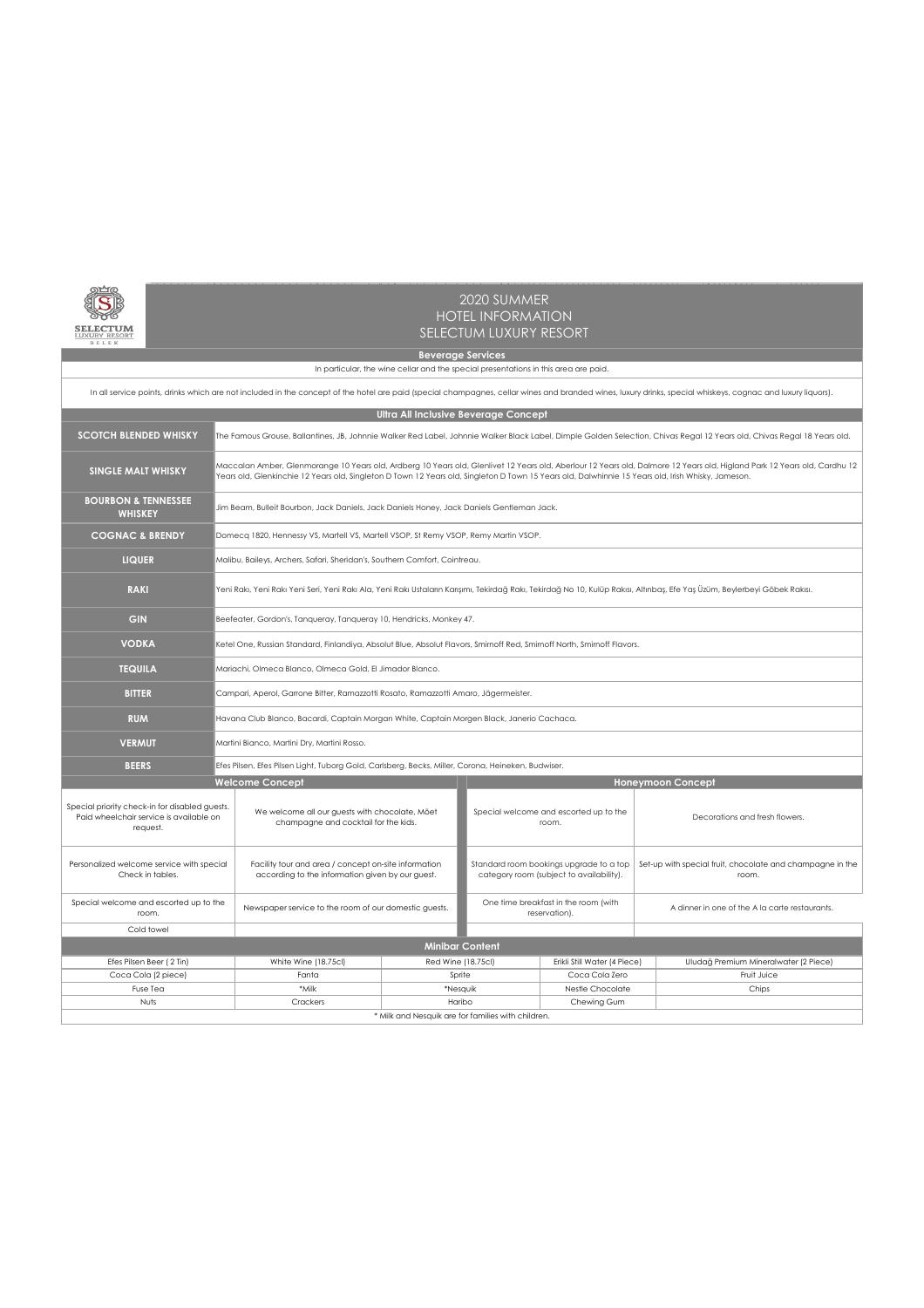

| B E L E K<br><b>Aquapark- Beach - Pools</b>                                                                                                 |                                                                                                                                                                                             |                                                     |                      |                                                                                                                               |                         |                                                                                                                                                                                         |                                                                                                                                              |                                                                            |                                                                                                                                           |              |  |  |  |
|---------------------------------------------------------------------------------------------------------------------------------------------|---------------------------------------------------------------------------------------------------------------------------------------------------------------------------------------------|-----------------------------------------------------|----------------------|-------------------------------------------------------------------------------------------------------------------------------|-------------------------|-----------------------------------------------------------------------------------------------------------------------------------------------------------------------------------------|----------------------------------------------------------------------------------------------------------------------------------------------|----------------------------------------------------------------------------|-------------------------------------------------------------------------------------------------------------------------------------------|--------------|--|--|--|
| <b>Aquapark - Water Tower</b><br><b>Beach and Pools</b>                                                                                     |                                                                                                                                                                                             |                                                     |                      |                                                                                                                               |                         |                                                                                                                                                                                         |                                                                                                                                              |                                                                            |                                                                                                                                           |              |  |  |  |
| <b>Pool Name</b>                                                                                                                            |                                                                                                                                                                                             | Area $(m2)$                                         |                      | <b>Services</b>                                                                                                               |                         | <b>Features</b>                                                                                                                                                                         |                                                                                                                                              |                                                                            |                                                                                                                                           |              |  |  |  |
| Main Pool                                                                                                                                   |                                                                                                                                                                                             | 4700 (m <sup>2</sup> )                              |                      | Turbulence Slide 101M                                                                                                         |                         | Dry exit from the boat                                                                                                                                                                  |                                                                                                                                              |                                                                            |                                                                                                                                           |              |  |  |  |
| Red Show Pool                                                                                                                               |                                                                                                                                                                                             | 380 (m <sup>2</sup> )                               |                      | Aquatube - Body Slide 125M                                                                                                    |                         |                                                                                                                                                                                         | Body - dry exit                                                                                                                              |                                                                            |                                                                                                                                           |              |  |  |  |
| Family Club Main Pool                                                                                                                       |                                                                                                                                                                                             | 1000 (m <sup>2</sup> )                              |                      | Bodyslide 60M                                                                                                                 |                         |                                                                                                                                                                                         |                                                                                                                                              | <b>Flat Slide</b>                                                          |                                                                                                                                           |              |  |  |  |
| Relax Pool (winter period heated-outside, sea                                                                                               |                                                                                                                                                                                             | $105$ (m <sup>2</sup> )                             |                      | Flying boats 150M                                                                                                             |                         |                                                                                                                                                                                         |                                                                                                                                              | <b>Boating Slide</b>                                                       |                                                                                                                                           |              |  |  |  |
| water)<br>Children's Pool                                                                                                                   |                                                                                                                                                                                             | 40 $(m2)$                                           |                      | Space boat 65M                                                                                                                |                         |                                                                                                                                                                                         |                                                                                                                                              | <b>Boating Slide</b>                                                       |                                                                                                                                           |              |  |  |  |
| Indoor Pool (heated)                                                                                                                        |                                                                                                                                                                                             | 350 $(m2)$                                          |                      | <b>Black Hole Slide 150M</b>                                                                                                  |                         |                                                                                                                                                                                         |                                                                                                                                              |                                                                            |                                                                                                                                           |              |  |  |  |
| Indoor Children's Pool (heated)                                                                                                             |                                                                                                                                                                                             | 22 (m <sup>2</sup> )                                |                      | Lazy River 350M                                                                                                               |                         | <b>Flat Slide</b><br>6 adults slides                                                                                                                                                    |                                                                                                                                              |                                                                            |                                                                                                                                           |              |  |  |  |
| Indoor Sea Water Pool (Paid)                                                                                                                |                                                                                                                                                                                             | 95 (m <sup>2</sup> )                                |                      | "Jungle" themed team slide, water playground                                                                                  |                         |                                                                                                                                                                                         |                                                                                                                                              |                                                                            |                                                                                                                                           |              |  |  |  |
| Red indoor pool at the Children's Club                                                                                                      |                                                                                                                                                                                             | $(30 \text{ m}^2 \times \text{deep } 25)$           |                      | Some slides have age and length limits. 900 m <sup>2</sup> , waterpark.                                                       |                         |                                                                                                                                                                                         | Children's Pool (at the Aqua Park with 8 children slides) - 30 (m <sup>2</sup> )<br>Aquapark hours may vary depending on weather conditions. |                                                                            |                                                                                                                                           |              |  |  |  |
|                                                                                                                                             |                                                                                                                                                                                             | cm)                                                 |                      |                                                                                                                               |                         |                                                                                                                                                                                         |                                                                                                                                              |                                                                            |                                                                                                                                           |              |  |  |  |
| Private Beach (fine sand) + Private Pier<br>250 metre<br>Free Activities, sport and other services                                          |                                                                                                                                                                                             |                                                     |                      |                                                                                                                               |                         |                                                                                                                                                                                         |                                                                                                                                              |                                                                            |                                                                                                                                           |              |  |  |  |
|                                                                                                                                             |                                                                                                                                                                                             |                                                     |                      |                                                                                                                               |                         |                                                                                                                                                                                         |                                                                                                                                              |                                                                            |                                                                                                                                           |              |  |  |  |
|                                                                                                                                             |                                                                                                                                                                                             | Concerts and Shows                                  |                      | Competitions, Activities, Theme parties and<br>Day and Evening Animationactivities.                                           |                         | Workshops, Barista Training (Gardenhouse), Sushi Training (Wasabi Sushibar), Wine<br>Tasting Training (in the wine cellar), Cooking Education (Accompanied by award-<br>winning chefs). |                                                                                                                                              |                                                                            |                                                                                                                                           |              |  |  |  |
|                                                                                                                                             | Adventure Park (12 station adults, 5 station children)                                                                                                                                      |                                                     |                      | Pilates                                                                                                                       |                         |                                                                                                                                                                                         |                                                                                                                                              | Turkish Bath, Sauna, Steam Room, Bucket shock shower, Sauna ice dispenser. |                                                                                                                                           |              |  |  |  |
| FREE                                                                                                                                        |                                                                                                                                                                                             | <b>Fitness Center</b>                               |                      | Cinema                                                                                                                        |                         |                                                                                                                                                                                         |                                                                                                                                              |                                                                            | Playstation (Puppy's World)                                                                                                               |              |  |  |  |
|                                                                                                                                             |                                                                                                                                                                                             | Table Tennis                                        |                      | Live Music Programs                                                                                                           |                         | Wi-Fi at the whole area                                                                                                                                                                 |                                                                                                                                              |                                                                            |                                                                                                                                           |              |  |  |  |
|                                                                                                                                             |                                                                                                                                                                                             | Beach volleyball, Football                          |                      | Dart, Boccia, Archery, Water Polo                                                                                             |                         |                                                                                                                                                                                         |                                                                                                                                              |                                                                            | Mini Football field (without lighting)                                                                                                    |              |  |  |  |
|                                                                                                                                             |                                                                                                                                                                                             | 12 Tennis Courts (with reservation)                 |                      | Aqua Fitness, Aqua Movida                                                                                                     |                         | Parasols, sun loungers and cushions are included on the beach and at all pools.                                                                                                         |                                                                                                                                              |                                                                            |                                                                                                                                           |              |  |  |  |
|                                                                                                                                             |                                                                                                                                                                                             | Mini Club (4-12 Years + 13-16 Years)                |                      | Backgammon                                                                                                                    |                         |                                                                                                                                                                                         |                                                                                                                                              |                                                                            |                                                                                                                                           |              |  |  |  |
|                                                                                                                                             |                                                                                                                                                                                             | Car Wash Service                                    |                      | <b>Basketball</b>                                                                                                             |                         | 1 Children tennis court                                                                                                                                                                 |                                                                                                                                              |                                                                            |                                                                                                                                           |              |  |  |  |
|                                                                                                                                             |                                                                                                                                                                                             | Pavilion's at the Beach                             |                      | S'Arena Cabana                                                                                                                |                         | Pavilion's at the Pier<br>All motorized and non-motorized water sports by foreign suppliers.                                                                                            |                                                                                                                                              |                                                                            |                                                                                                                                           |              |  |  |  |
|                                                                                                                                             |                                                                                                                                                                                             | Billiard<br>Tennis court lighting and Tennis Racket |                      | Laundry and Dry Cleaning Service<br>Tennis Lesson                                                                             |                         |                                                                                                                                                                                         |                                                                                                                                              |                                                                            | Doctor                                                                                                                                    |              |  |  |  |
| FOR A FEE                                                                                                                                   |                                                                                                                                                                                             | <b>Basketball court lighting</b>                    |                      | Bowling                                                                                                                       |                         |                                                                                                                                                                                         | <b>Game Center</b>                                                                                                                           |                                                                            |                                                                                                                                           |              |  |  |  |
|                                                                                                                                             |                                                                                                                                                                                             |                                                     |                      | Hairdresser                                                                                                                   |                         |                                                                                                                                                                                         | Special birthday / wedding anniversary / Marriage proposal organization                                                                      |                                                                            |                                                                                                                                           |              |  |  |  |
|                                                                                                                                             |                                                                                                                                                                                             | Shops                                               |                      |                                                                                                                               |                         |                                                                                                                                                                                         | All massage and treatments in Spa Center, Skin Care, Manicure pedicure services.                                                             |                                                                            |                                                                                                                                           |              |  |  |  |
|                                                                                                                                             |                                                                                                                                                                                             | VIP airport transfers                               |                      | <b>Babysitter</b><br><b>Pure Beauty Thalasso &amp; Spa</b>                                                                    |                         |                                                                                                                                                                                         |                                                                                                                                              |                                                                            |                                                                                                                                           |              |  |  |  |
|                                                                                                                                             | <b>Massage Rooms</b>                                                                                                                                                                        |                                                     |                      | <b>Beauty Center</b>                                                                                                          |                         |                                                                                                                                                                                         |                                                                                                                                              |                                                                            | <b>Special Rooms</b>                                                                                                                      |              |  |  |  |
|                                                                                                                                             | Ayurveda Couple Room                                                                                                                                                                        |                                                     |                      | Skin Care Rooms                                                                                                               |                         |                                                                                                                                                                                         |                                                                                                                                              |                                                                            |                                                                                                                                           |              |  |  |  |
|                                                                                                                                             | Ayurveda Single Room<br>Thai Massage Room                                                                                                                                                   |                                                     |                      | <b>Body Care Rooms</b><br>Hair Salon                                                                                          |                         | Lux Massage Room (Jacuzzi, Massage Bed, Shower) Thalasso Pool, Sauna,<br>Jacuzzi, Care Beds, Relaxing Spa Areas                                                                         |                                                                                                                                              |                                                                            |                                                                                                                                           |              |  |  |  |
|                                                                                                                                             | Standard Massage Room<br><b>Bali House Single Massage Room</b>                                                                                                                              |                                                     |                      | Manicure & Pedicure Room                                                                                                      |                         |                                                                                                                                                                                         |                                                                                                                                              |                                                                            |                                                                                                                                           |              |  |  |  |
|                                                                                                                                             | <b>Massages</b>                                                                                                                                                                             |                                                     |                      | Waxing & Hair Removal Room<br><b>Cosmetic Treatments</b>                                                                      |                         |                                                                                                                                                                                         |                                                                                                                                              |                                                                            | Hairdresser                                                                                                                               |              |  |  |  |
|                                                                                                                                             |                                                                                                                                                                                             |                                                     |                      | Skin Care & Peeling                                                                                                           |                         |                                                                                                                                                                                         |                                                                                                                                              |                                                                            |                                                                                                                                           |              |  |  |  |
| Antistress Massage, Relax Massage, Classical Massage, Deep Tissue,<br>Aromatherapy, Sports, Bali, Thai, Shiatsu, Ayurvedic Massages, Lon-Mi |                                                                                                                                                                                             |                                                     |                      | <b>Body Care</b><br>Eye Care                                                                                                  |                         |                                                                                                                                                                                         |                                                                                                                                              |                                                                            | Haircut, Hand Foot Treatments, Manicure, Pedicure, Hair Dyeing, Hair<br>Styling, Prosthetic Nail, Permanent Makeup, Wax, Eyebrow Removal, |              |  |  |  |
| Lomi, Anticulite, Lymphdrainage, Reflexology, Hotstone, Candle,                                                                             | Horoscope, Pearl, Pregnant, Facial Massage                                                                                                                                                  |                                                     |                      | Algae Care                                                                                                                    |                         | Eyebrow Painting, Beard Haircut, Child Haircut, Hair Braiding                                                                                                                           |                                                                                                                                              |                                                                            |                                                                                                                                           |              |  |  |  |
|                                                                                                                                             |                                                                                                                                                                                             | Indoor Pool (heated)                                |                      | Anti - Cellulite Treatment<br><b>Resting Places</b>                                                                           |                         |                                                                                                                                                                                         |                                                                                                                                              |                                                                            | Sauna (Classic and Bio)                                                                                                                   |              |  |  |  |
| <b>FREE</b>                                                                                                                                 |                                                                                                                                                                                             | Turkish bath                                        |                      | <b>Fitness</b>                                                                                                                |                         | Sea Water Pool                                                                                                                                                                          |                                                                                                                                              |                                                                            |                                                                                                                                           |              |  |  |  |
| <b>FOR A FEE</b>                                                                                                                            |                                                                                                                                                                                             | Steam room<br>Massage and Hammam Services           |                      | Snow Room<br>Body and Skin Care                                                                                               |                         | <b>Bucket Shower (Shock Shower)</b><br>Hair care                                                                                                                                        |                                                                                                                                              |                                                                            |                                                                                                                                           |              |  |  |  |
|                                                                                                                                             |                                                                                                                                                                                             |                                                     |                      | <b>Shopping Facilities</b>                                                                                                    |                         |                                                                                                                                                                                         |                                                                                                                                              |                                                                            |                                                                                                                                           |              |  |  |  |
|                                                                                                                                             |                                                                                                                                                                                             |                                                     |                      | Market, Optic, Men & Women Boutique, Cosmetics, Hookah Cafe, Leather, Jewelry, Photo, Rent a Car<br><b>Conference Saloons</b> |                         |                                                                                                                                                                                         |                                                                                                                                              |                                                                            |                                                                                                                                           |              |  |  |  |
| <b>SALON</b><br><b>DIAMOND HALL</b>                                                                                                         | W<br>30 mt                                                                                                                                                                                  | $\mathbf{L}$<br>40 mt                               | H<br>6 mt            | Area $(m2)$<br>1.200                                                                                                          | <b>Banquet</b><br>700 p | <b>Theater</b><br>980 p                                                                                                                                                                 |                                                                                                                                              | <b>Class</b><br>600 p                                                      | Reception<br>1.600 p                                                                                                                      | U-Form       |  |  |  |
| Meeting Room A1                                                                                                                             | 10 <sub>mt</sub>                                                                                                                                                                            | 9 mt                                                | $2,5$ mt             | 90                                                                                                                            | 80 p                    | 120p                                                                                                                                                                                    |                                                                                                                                              | 70 p                                                                       | 135p                                                                                                                                      | 38 p         |  |  |  |
| Meeting Room A2                                                                                                                             | 10 <sub>mt</sub>                                                                                                                                                                            | 9 mt                                                | $2,5$ mt             | 90                                                                                                                            | 80 p                    | 120p                                                                                                                                                                                    |                                                                                                                                              | 70 p                                                                       | 135p                                                                                                                                      | 38 p         |  |  |  |
| Meeting Room A3                                                                                                                             | 10 <sub>mt</sub>                                                                                                                                                                            | 9 mt<br>$2,5$ mt                                    |                      | 90                                                                                                                            | 80p                     | 120p                                                                                                                                                                                    |                                                                                                                                              | 70 p                                                                       | 135p                                                                                                                                      | 38 p         |  |  |  |
| Meeting Room A4                                                                                                                             | 10 <sub>mt</sub><br>7 mt                                                                                                                                                                    |                                                     | $2,5$ mt             | 70                                                                                                                            | 65 p                    | 90 p                                                                                                                                                                                    |                                                                                                                                              | 55 p                                                                       | 100p                                                                                                                                      | 30p          |  |  |  |
| Meeting Room A5                                                                                                                             | 10 <sub>mt</sub>                                                                                                                                                                            | 9 mt                                                | $2,5$ mt             | 90                                                                                                                            | 80 p                    | 120p                                                                                                                                                                                    |                                                                                                                                              | 70 p                                                                       | 135p                                                                                                                                      | 38 p         |  |  |  |
| Meeting Room A6                                                                                                                             | 9 mt                                                                                                                                                                                        | 4 mt                                                | $2,5$ mt             | 36                                                                                                                            | 30p                     | 45 p                                                                                                                                                                                    |                                                                                                                                              | 30p                                                                        | 55 p                                                                                                                                      | 20 p         |  |  |  |
| Ruby Hall                                                                                                                                   | 15 <sub>mt</sub>                                                                                                                                                                            | 9 mt                                                | $4,5$ mt             | 135                                                                                                                           | 120p                    | 175 p                                                                                                                                                                                   |                                                                                                                                              | 90 p                                                                       | 200 p                                                                                                                                     | 50 p         |  |  |  |
| Sapphire Hall<br>Pearl Hall                                                                                                                 | $11 \text{ mt}$<br>11 <sub>mt</sub>                                                                                                                                                         | 9 mt<br>10 <sub>mt</sub>                            | $4,5$ mt<br>$4,5$ mt | 99<br>110                                                                                                                     | 90 p<br>100p            | 110p<br>100p                                                                                                                                                                            |                                                                                                                                              | 55 p<br>55 p                                                               | 150p<br>160p                                                                                                                              | 33 p<br>33 p |  |  |  |
| Emerald Hall                                                                                                                                | 16 mt                                                                                                                                                                                       | 9 mt                                                | $4,5$ mt             | 145                                                                                                                           | 120p                    |                                                                                                                                                                                         |                                                                                                                                              | 80 p                                                                       | 200 p                                                                                                                                     | 45 p         |  |  |  |
|                                                                                                                                             | 155p<br>** There are 8 private lockable lounges in the ballroom. ** The foyer area is 25x17 m with a total area of 425 square meters. ** All rooms have wired and wireless internet access. |                                                     |                      |                                                                                                                               |                         |                                                                                                                                                                                         |                                                                                                                                              |                                                                            |                                                                                                                                           |              |  |  |  |